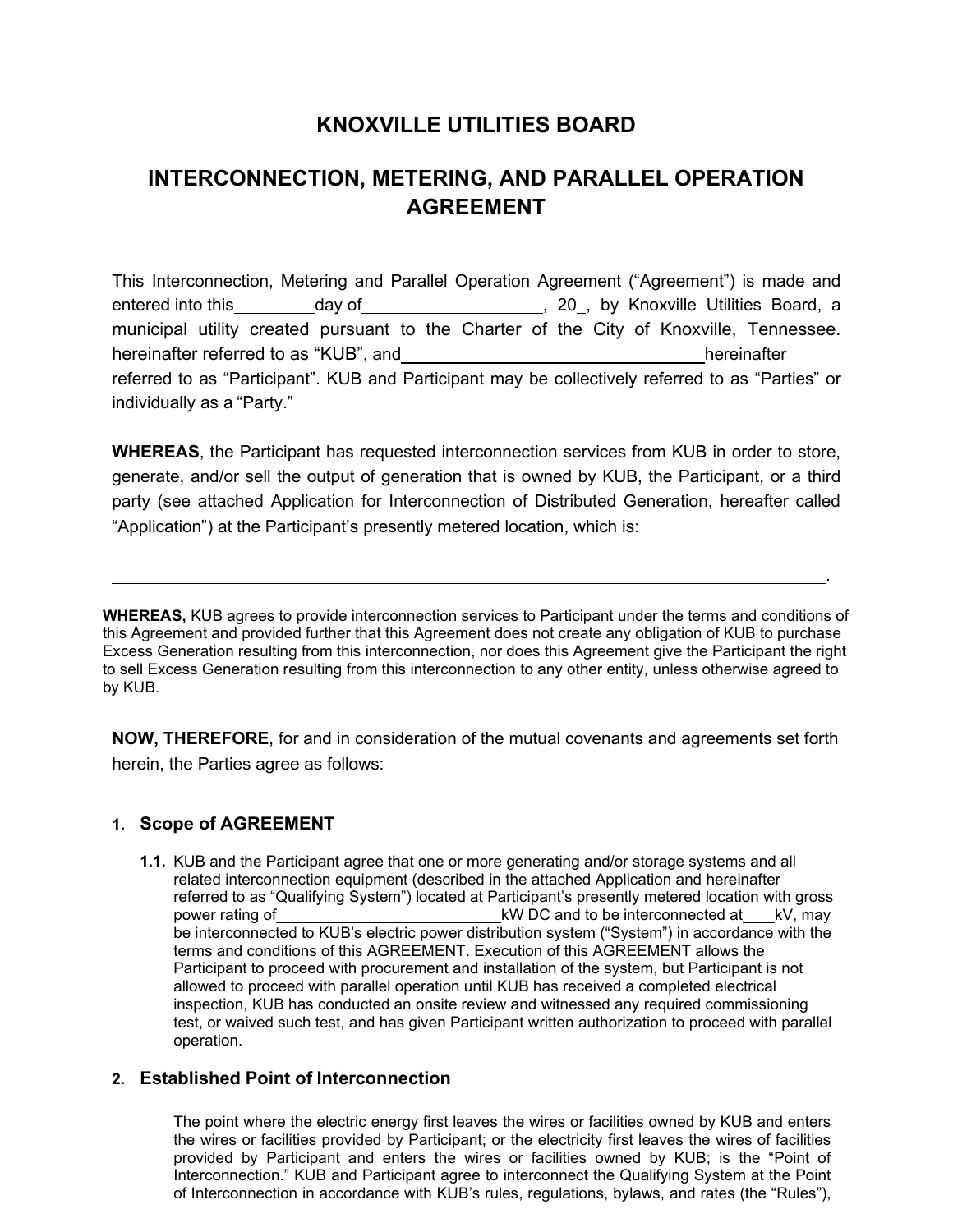which are incorporated herein by reference, and the Participant and the Qualifying System shall comply with the Knoxville Utilities Board Interconnection Agreement and local codes, based on the approved Application.

## **3. General Responsibilities of the Parties**

- **3.1.** KUB has reviewed the proposed Qualifying System as described in the attached Application for compliance with KUB's interconnection procedures and approved the Qualifying System for interconnection based on one of the following conditions:
	- **3.1.1.** The Qualifying System has been reviewed by KUB based on the applicable codes and standards and has passed any applicable screening process in KUB's interconnection procedures, or
	- **3.1.2.** KUB, in agreement with Participant, has conducted additional engineering evaluations or detailed impact studies at Participant's expense, and any necessary System upgrades or changes identified by these additional studies have been implemented and Participant has paid for such upgrades or changes where necessary.
- **3.2.** Participant shall comply with all applicable laws, regulations, zoning codes, building codes, safety rules, and environmental restrictions, including the latest version of the National Electrical Safety Code, the National Electric Code, and codes/standards issued by Underwriters Laboratories ("UL"), the Institute of Electrical and Electronics Engineers ("IEEE"), and the American National Standards Institute ("ANSI") that are applicable to the design, installation, operation, and maintenance of its Qualifying System.
- **3.3.** KUB shall, at Participant's expense, provide and install such meters and related facilities ("Metering Installation") as in KUB's judgment are needed to measure the electrical output from the Qualifying System. Thereafter, KUB shall, at Participant's expense, test, calibrate, operate, maintain, and, if necessary, replace the meter(s) in the Metering Installation. The Metering Installation shall conform to applicable industry standards and shall be for KUB's exclusive use and control unless otherwise agreed by the Parties. If the Participant is selling the power output of the Qualifying System under a separate program or agreement, the Participant shall notify KUB of any metering requirements of the power purchaser, any costs of which shall be borne by the Participant.

This Agreement does not create any obligation of KUB to purchase Excess Generation, as defined in Section 18.1, resulting from this interconnection, nor does the Agreement give the Participant the right to sell Excess Generation resulting from this interconnection to any other entity, unless otherwise agreed to by KUB.

- **3.4.** The Participant shall provide the local building code official inspection and certification of installation forms to KUB. The certification shall reflect that the code official has inspected and certified that the installation was permitted, has been approved, and has met all electrical, mechanical, and zoning qualifications.
- **3.5.** Prior to parallel operation, KUB may, at Participant's expense, verify the Qualifying System for compliance with standards which may include testing the Qualifying System in the presence of a witness selected by KUB. Participant shall not begin parallel operation before KUB provides written authorization.
- **3.6.** Participant shall operate its Qualifying System in compliance with all aspects of the Rules and in accordance with industry standard prudent engineering practice, and must comply with the latest version of IEEE 519, UL 1741 SA, IEEE 1547, and any other applicable codes and standards of ANSI, IEEE, and UL.
- **3.7.** The Participant shall be responsible for protecting its generation and/or storage equipment, inverters, protective devices, and other Qualifying System components from damage from normal and abnormal conditions and operations that occur on KUB's System in delivering and restoring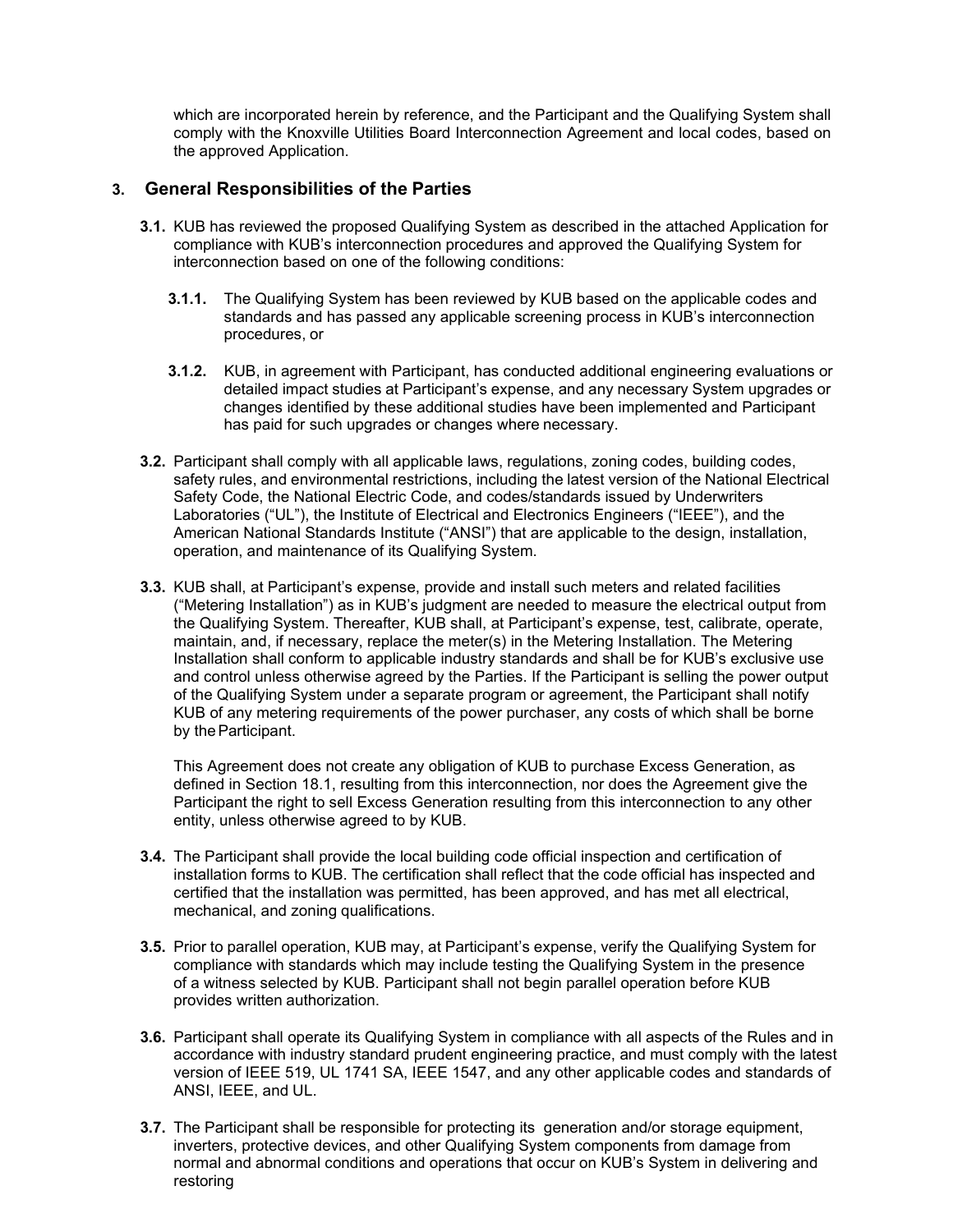power; and Participant shall be responsible for ensuring that the Qualifying System is inspected and maintained on an ongoing basis in accordance with the manufacturer's instructions to ensure that it is operating correctly and safely.

## **4. Installation Verification and Ongoing Compliance**

**4.1.** KUB shall provide Participant with as much notice as reasonably practicable, either in writing, email, or by phone, as to when KUB may conduct installation verification of the Qualifying System and/or review Participant's associated documents. Upon reasonable notice, or at any time without notice in the event of an emergency or hazardous condition, KUB shall have access to the Participant's premises at all times for the purpose of accessing the manual disconnect switch, performing an installation verification or disconnection, or, if necessary, to meet KUB's legal obligation to provide service to its customers.

## **5. Manual Disconnect Switch**

**5.1.** Participant must install a readily accessible manual, lockable, visible load break disconnect switch between the Qualifying System and KUB's System that is visibly marked "**Generation and/or Storage Disconnect**." The disconnect shall be mounted separate from, but adjacent to, KUB's meter socket. The Participant shall ensure that such manual disconnect switch shall remain readily accessible to KUB and be capable of being locked in the open position with a single KUB utility padlock. A weatherproof single-line diagram of the facility must be located adjacent to the disconnect switch.

## **6. Disconnection/Reconnection**

- **6.1.** KUB may open the manual disconnect switch or disconnect the Participant's meter, pursuant to the conditions set forth in Section 6.2 below, isolating the Qualifying System, without prior notice to the Participant. To the extent practicable, however, prior notice shall be given. As soon as practicable after the conditions necessitating disconnection have been remedied, KUB shall unlock the disconnect switch so Participant may reenergize the Qualifying System. However, whether or not KUB has locked the disconnect switch, the Participant shall not reenergize the Qualifying System without the prior approval of KUB.
- **6.2.** KUB has the right to disconnect the Qualifying System at any time. Examples of situations that may require disconnect include, but are not limited to:
	- **6.2.1.** Emergencies or maintenance requirements on KUB's System;
	- **6.2.2.** Hazardous conditions existing on KUB's System due to the operation of the Participant's Qualifying System, including without limitation protective equipment, as determined by KUB; and
	- **6.2.3.** Adverse electrical effects, such as power quality problems, on the electrical equipment of KUB's other electric consumers caused by the Qualifying System as determined byKUB.
	- **6.2.4.** Failure to pay KUB for costs associated with the Qualifying System as described in Section 16.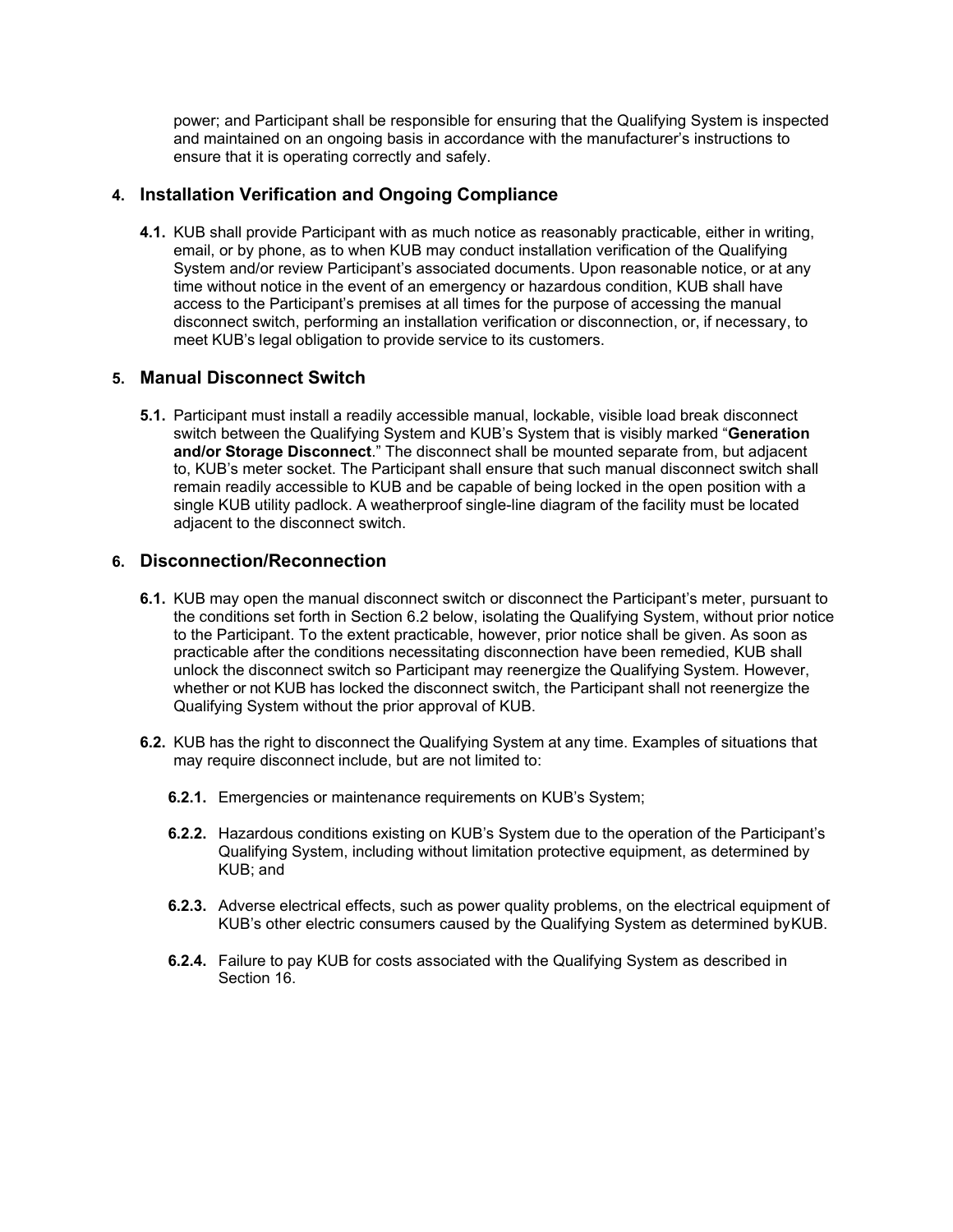**6.3.** The Participant is responsible for the protection of the Qualifying System by providing the local protection scheme necessary to isolate the Qualifying System from KUB's System for system line interruptions and when the distribution power source is lost. Accordingly, the Participant must provide and install, at its expense, any necessary protection and control devices for the Qualifying System so that the Qualifying System detects an islanding condition (a condition in which a generator or battery continues to provide power to a location even though power from the electric grid is no longer present) and trips or disconnects the Qualifying System from KUB in less than 10 cycles (less than 0.1667 seconds).

## **7. Modifications/Additions to Participant-owned Qualifying System**

**7.1.** If the Qualifying System is subsequently modified in order to increase or decrease its gross power rating or any components are changed, the Participant must provide KUB with written notification that fully describes the proposed modifications at least sixty (60) calendar days prior to making such modifications. KUB has the right to accept or deny the request of the proposed modifications. KUB shall review such modifications to determine if KUB needs to modify its interconnection facilities, any cost incurred in the review or system modification shall be borne by the Participant. Participant may, at its own risk, proceed with procurement and installation of such modifications, but Participant is not allowed to proceed with parallel operation until KUB has conducted an onsite installation verification and witnessed any required commissioning test or waived such test, and KUB has given Participant written authorization to proceed with parallel operation of the modified system.

## **8. Indemnity**

**8.1.** Participant agrees to release, indemnify, defend and save harmless KUB, and their respective agents, contractors, and employees from all liability, claims, demands, causes of action, costs, including reasonable attorney fees, or losses for personal injuries, property damage, or loss of life or property, sustained by Participant, Participant's agents and family, or third parties arising out of or in any way connected with the installation, testing, operation, maintenance, repair, replacement, removal, defect, or failure of Participant's Qualifying System. The obligations of this Section 8.1 shall survive termination of this AGREEMENT. Nothing in this AGREEMENT shall serve to limit the participant's obligations under this section 8.1, Indemnity.

# **9. Assignment**

- **9.1.** Participant shall not assign this AGREEMENT without thirty (30) calendar days prior written notice to KUB and without KUB's written consent, which consent shall not be unreasonably withheld or delayed.
- **9.2.** The assignee shall be required to assume in writing all of the Participant's rights, responsibilities, and obligations under this AGREEMENT.

#### **10. Insurance**

**10.1.** There are no specific insurance requirements for Qualifying Systems. However, the Participant is encouraged to obtain an insurance policy to protect the Qualifying System equipment and an additional liability policy for Personal Injury and Property Damage to sufficiently protect the Participant and those parties indemnified in section 8.1 of this AGREEMENT.

# **11. Effective Term and Termination Rights**

**11.1.** This AGREEMENT becomes effective when executed by both Parties and shall continue in effect as long as the Qualifying System is capable of operation and connected to KUB's System, notwithstanding any termination of any power purchase agreement for some or all of the Qualifying System's output. If KUB incurs any costs as a result of termination of this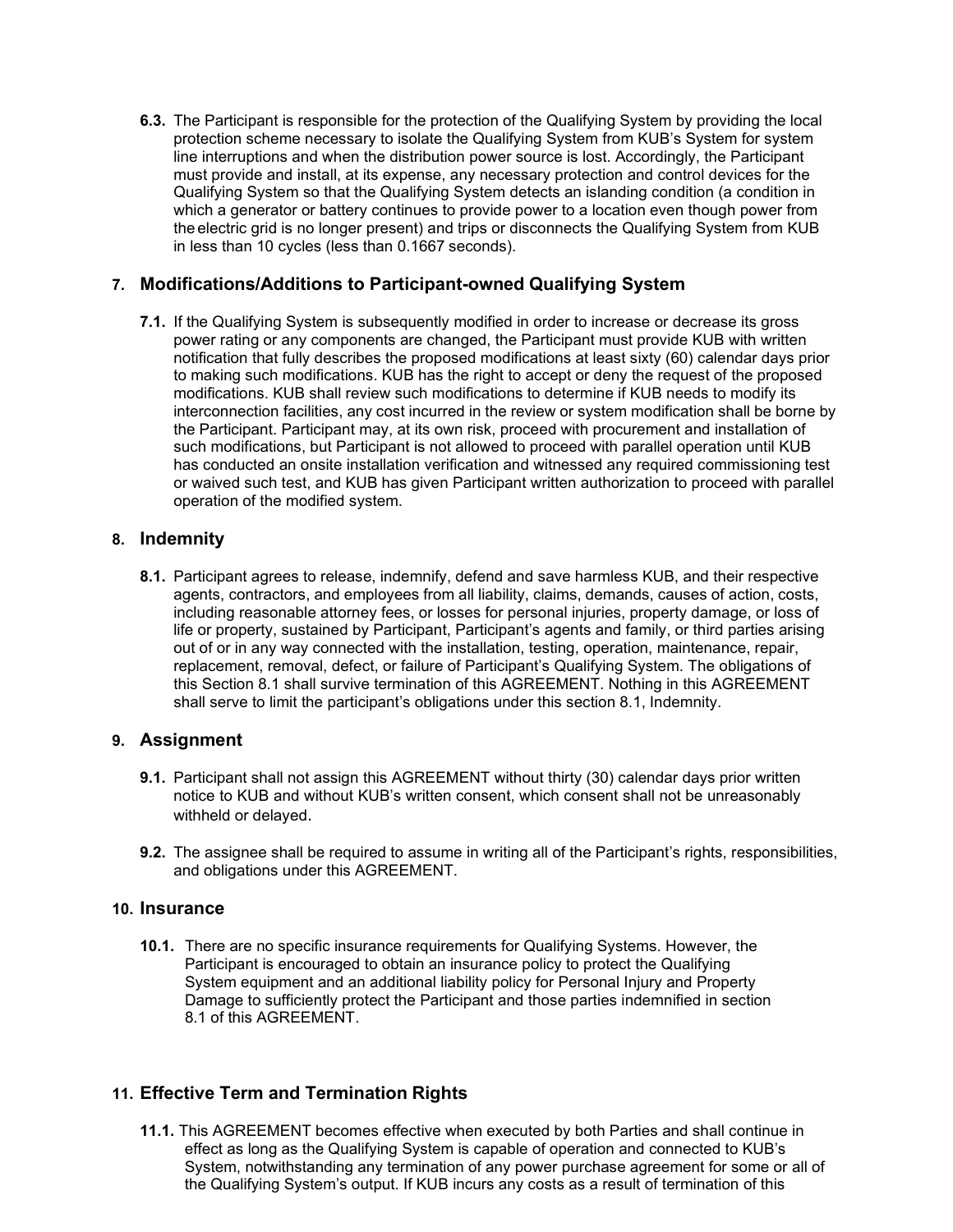AGREEMENT, Participant shall reimburse KUB for such costs. KUB reserves the right to terminate this AGREEMENT if the Participant is non-complaint with any terms of this AGREEMENT or KUB's interconnection procedures.

### **12. Entire AGREEMENT and Prior Agreements Superseded**

**12.1.** This AGREEMENT, including the Rules, all attached Exhibits expressly made a part hereof for all purposes, constitutes the entire agreement and understanding between the Parties with regard to the interconnection of the Qualifying System at the Point of Interconnection expressly provided for in this AGREEMENT. The Parties are not bound by or liable for any statement, representation, promise, inducement, understanding, or undertaking of any kind or nature (whether written or oral) with regard to the subject matter hereof not set forth or provided for herein, in the Participant's attached Application, or other written information provided by the Participant in compliance with the Rules.

#### **13. Notices**

- **13.1.** Notices given under this AGREEMENT are deemed to have been duly delivered if hand delivered or sent by United States certified mail, return receipt requested, postage prepaid, to:
	- (a) If to KUB:

Knoxville Utilities Board

**ATTN New Service Manager** 

4505 Middlebrook Pike

Knoxville, TN 37921

(b) If to Participant:

The above-listed names, titles, and addresses of either Party may be changed by written notification to the other.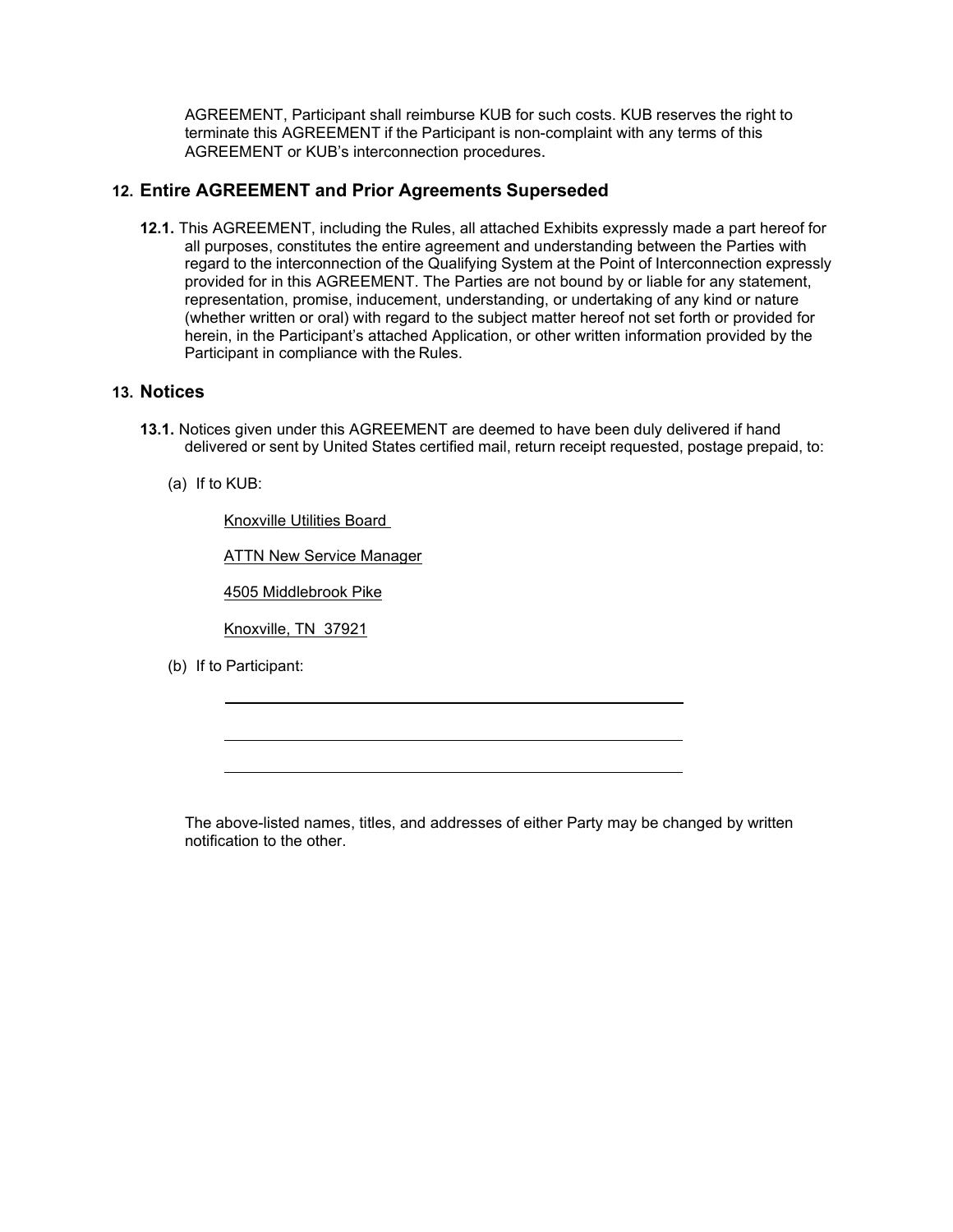#### **14. Applicable Law**

**14.1.** This AGREEMENT shall be governed pursuant to the laws of Tennessee.

#### **15. Severability**

**15.1.** If one or more of the provisions of this AGREEMENT are found to be invalid, illegal or unenforceable, the validity, legality or enforceability of the remaining provisions of the Agreement shall not be affected.

#### **16. Billing and Payment**

- **16.1.** Participant is responsible for KUB's actual costs, including applicable overheads that KUB incurs due to Participant's interconnection and parallel operation of the Qualifying System. These costs include, without limitation, the cost of system impact studies, installation verifications, reviews, associated billing charges, meter reading charges, installation of the Metering Installation, operations and maintenance ("O&M") of the Metering Installation and all other additional facilities required to be installed by KUB to interconnect the Qualifying System, and KUB's System reconfiguration, upgrades, and modifications (including any reconfiguration or restoration of KUB's System following termination of this AGREEMENT ("Disconnection Costs")).
- **16.2.** Upon receipt of sufficient information from Participant, KUB shall provide to Participant an estimate of such interconnection costs, indicating what costs are upfront costs ("Upfront Interconnection Costs") and what costs (if any) are recurring, periodic charges ("Periodic Interconnection Costs").
- **16.3.** Participant shall remit to KUB the full amount equal to the Upfront Interconnection Costs, before KUB begins incurring costs and before Participant interconnects or begins parallel operation of the Qualifying System. If the total actual Upfront Interconnection Costs incurred by KUB exceed the estimate paid by Participant, KUB shall promptly submit to Participant a written invoice for the excess amount, which amount Participant shall promptly pay. Once KUB has begun incurring any Periodic Interconnection Costs or Disconnection Costs, KUB shall bill Participant for such costs, which costs Participant shall promptly pay.

## **17. Miscellaneous**

- **17.1.** This AGREEMENT may be amended only by a written instrument executed by both Parties.
- **17.2.** This AGREEMENT may be executed in several counterparts, each of which shall beconsidered as original and all of which shall constitute but one and the same instrument.